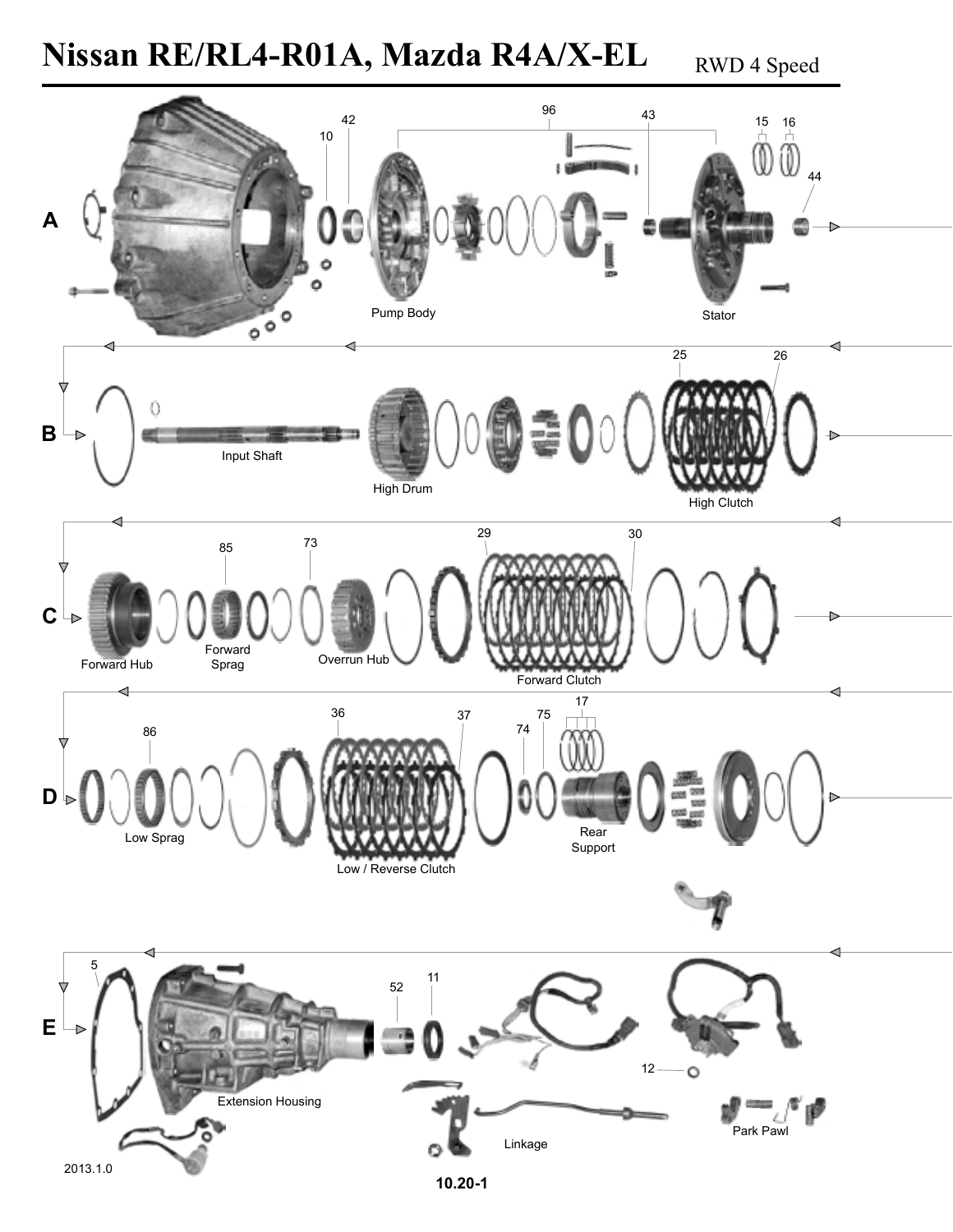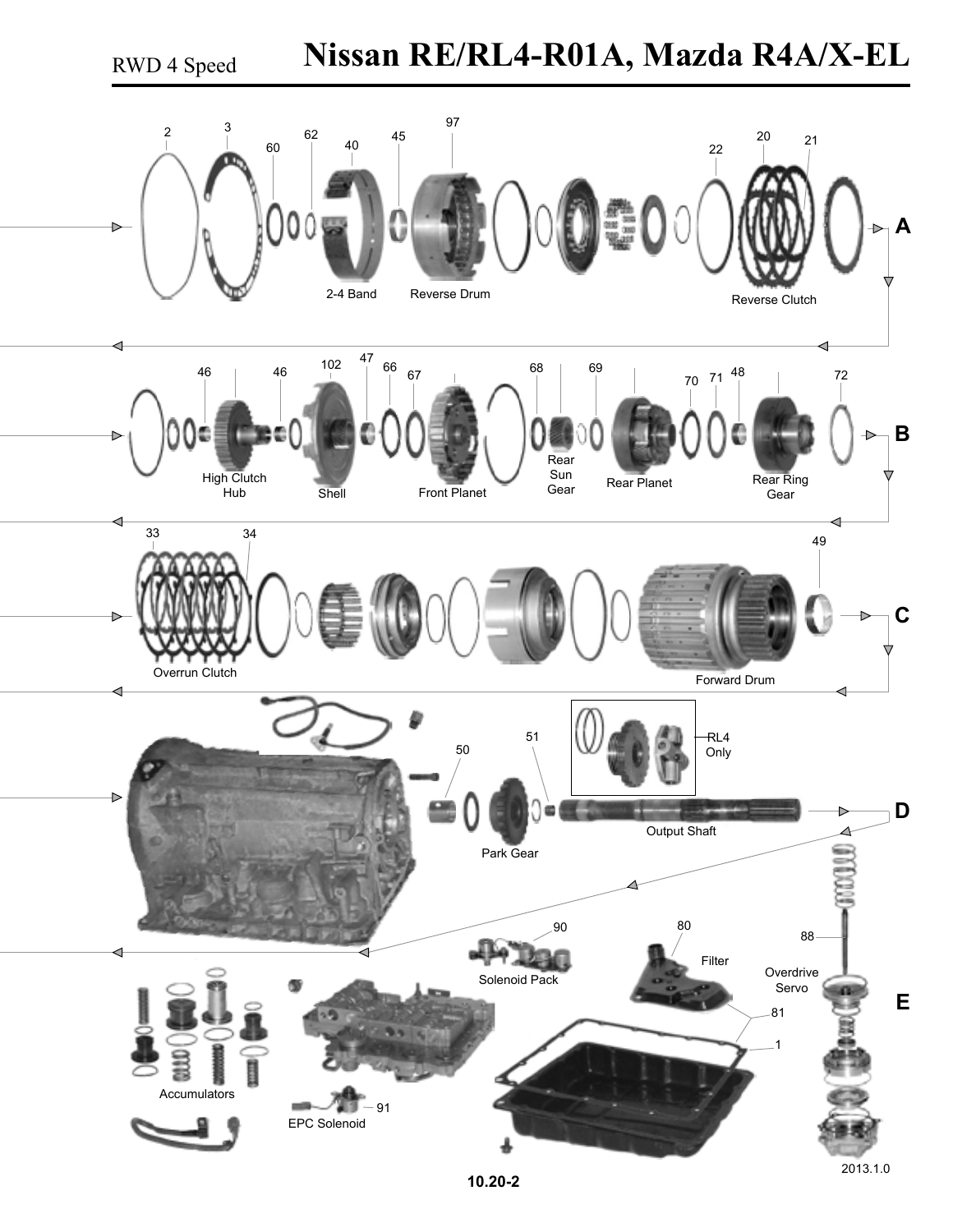### **Nissan RL/RE4-R01A, Mazda R4A-EL/R4AX-EL**

| <b>VEHICLE</b><br><b>MODEL</b>                                                                                   | <b>YEARS</b>                      | TRANS.<br><b>TYPE</b>                                                                          | <b>BANNER</b><br><b>KIT</b>                                                                                        | <b>STEEL PLATE</b><br><b>KIT</b>                                             |  |  |
|------------------------------------------------------------------------------------------------------------------|-----------------------------------|------------------------------------------------------------------------------------------------|--------------------------------------------------------------------------------------------------------------------|------------------------------------------------------------------------------|--|--|
| <b>INFINITI:</b>                                                                                                 |                                   |                                                                                                |                                                                                                                    |                                                                              |  |  |
|                                                                                                                  |                                   | <b>RE4-R01A</b>                                                                                | <b>K8500A-S</b>                                                                                                    | K8500-9                                                                      |  |  |
|                                                                                                                  | 7/96-9/97                         | <b>RE4-R01A</b><br><b>RE4-R01A</b>                                                             | K8500-S<br><b>K8500C-S</b>                                                                                         | K8500-9A<br>K8500-9A                                                         |  |  |
|                                                                                                                  | 2001-03                           | <b>RE4-R01A</b><br><b>RE4-R01A</b>                                                             | K8500C-S <sup>1</sup><br><b>K8500D-S</b>                                                                           | K8500-9A<br>K8500D-9                                                         |  |  |
| <b>MAZDA:</b>                                                                                                    |                                   |                                                                                                |                                                                                                                    |                                                                              |  |  |
|                                                                                                                  | 1/18/95-96                        | R4A-EL<br>R4A-EL                                                                               | <b>K8500A-S</b><br>K8500-S                                                                                         | K8500A-9B<br>K8500-9C                                                        |  |  |
| B2600 Pickup (4WD)  1990-93                                                                                      |                                   | R4AX-EL                                                                                        | K8500-S <sup>1</sup>                                                                                               | <b>K8500A-9B</b>                                                             |  |  |
|                                                                                                                  | 1/18/95-98                        | R4A-EL<br>R4A-EL                                                                               | K8500A-S <sup>1</sup><br>K8500-S <sup>1</sup>                                                                      | <b>K8500A-9B</b><br>K8500-9C                                                 |  |  |
|                                                                                                                  | 1995-96                           | R <sub>4</sub> A-EL<br>R <sub>4</sub> A-EL                                                     | K8500A-S <sup>1</sup><br>K8500-S <sup>1</sup>                                                                      | K8500A-9B<br>K8500-9C                                                        |  |  |
| <b>NISSAN:</b>                                                                                                   |                                   |                                                                                                |                                                                                                                    |                                                                              |  |  |
|                                                                                                                  | 1991-6/95<br>7/95-6/96<br>7/96-98 | <b>RE4-R01A</b><br><b>RE4-R01A</b><br><b>RE4-R01A</b><br><b>RE4-R01A</b>                       | <b>K8500A-S</b><br><b>K8500A-S</b><br>K8500-S<br><b>K8500C-S</b>                                                   | K8500A-9<br>K8500A-9B<br>K8500-9C<br>K8500-9C                                |  |  |
| 300ZX (Non-Turbo)  1990-96                                                                                       |                                   | <b>RE4-R01A</b>                                                                                | K8500-S                                                                                                            | K8500-9A                                                                     |  |  |
| Pickup (2WD, 4-Cyl.)  1990-96                                                                                    | 1996-97                           | <b>RL4-R01A</b><br><b>RL4-R01A</b>                                                             | K8500A-S <sup>2</sup><br>K8500B-S <sup>2</sup>                                                                     | K8500A-9<br>K8500A-9                                                         |  |  |
| Pickup (2WD, 6-Cyl.)  1990-96                                                                                    | 1996-97                           | <b>RE4-R01A</b><br><b>RE4-R01A</b>                                                             | K8500A-S <sup>2</sup><br>K8500B-S <sup>2</sup>                                                                     | <b>K8500A-9A</b><br><b>K8500A-9A</b>                                         |  |  |
| Pickup (4WD)  1988-3/89                                                                                          | 4/89-97                           | <b>RE4-R01A</b><br><b>RE4-R01A</b>                                                             | K8500-S<br>K8500-S                                                                                                 | K8500A-9<br>K8500-9A                                                         |  |  |
| Frontier (4-Cyl.)  1998-04<br>(6-Cyl.)  1999-04<br>(6-Cyl. Supercharged)  2001-04<br>Pathfinder (2WD)  1990-1/95 | 2/95-10/95<br>11/95-00            | <b>RL4-R01A</b><br>RE4R01A<br>RE4R01A<br><b>RE4-R01A</b><br><b>RE4-R01A</b><br><b>RE4-R01A</b> | <b>K8500C-S</b><br>K8500C-S <sup>1</sup><br><b>K8500D-S</b><br><b>K8500A-S</b><br>K8500-S<br>K8500C-S <sup>1</sup> | K8500-9A<br>K8500-9A<br>K8500D-9<br><b>K8500A-9A</b><br>K8500-9A<br>K8500-9A |  |  |
| Pathfinder (4WD)  1988-3/89                                                                                      | 4/89-10/95<br>11/95-00            | <b>RE4-R01A</b><br><b>RE4-R01A</b><br><b>RE4-R01A</b>                                          | K8500-S<br>K8500-S<br><b>K8500C-S</b>                                                                              | K8500-9<br>K8500-9A<br>K8500-9A                                              |  |  |
| Pathfinder (w/3.5 Litre)  2001-04                                                                                |                                   | <b>RE4-R01A</b>                                                                                | <b>K8500D-S</b>                                                                                                    | K8500D-9                                                                     |  |  |
| Xterra (6-Cyl.)  2000-04<br>(6-Cyl. Supercharged)  2001-04                                                       |                                   | <b>RE4-R01A</b><br>RE4R01A                                                                     | K8500C-S <sup>1</sup><br><b>K8500D-S</b>                                                                           | K8500-9A<br>K8500D-9                                                         |  |  |
|                                                                                                                  |                                   | <b>RE4-R01A</b>                                                                                | <b>K8500A-S</b>                                                                                                    | K8500A-9A                                                                    |  |  |

 **<sup>1</sup>** Extension and Adapter Seals indicated by an **( \* )** in the Metal Clad Seal Section are **not** included in the Kits.  **2** Before ordering the kit for a **1996 unit**, please measure the Low/Reverse frictions. If you have **.079"**

frictions order the **K8500A-S** and if you have **.061"** frictions order the **K8500B-S.**

#### **OVERHAUL KITS, GASKET SETS, AND SEAL KITS**

| <b>K85900A1</b> |  |
|-----------------|--|
| K85900A-1       |  |
| K85900-81       |  |
| K85900-7        |  |
|                 |  |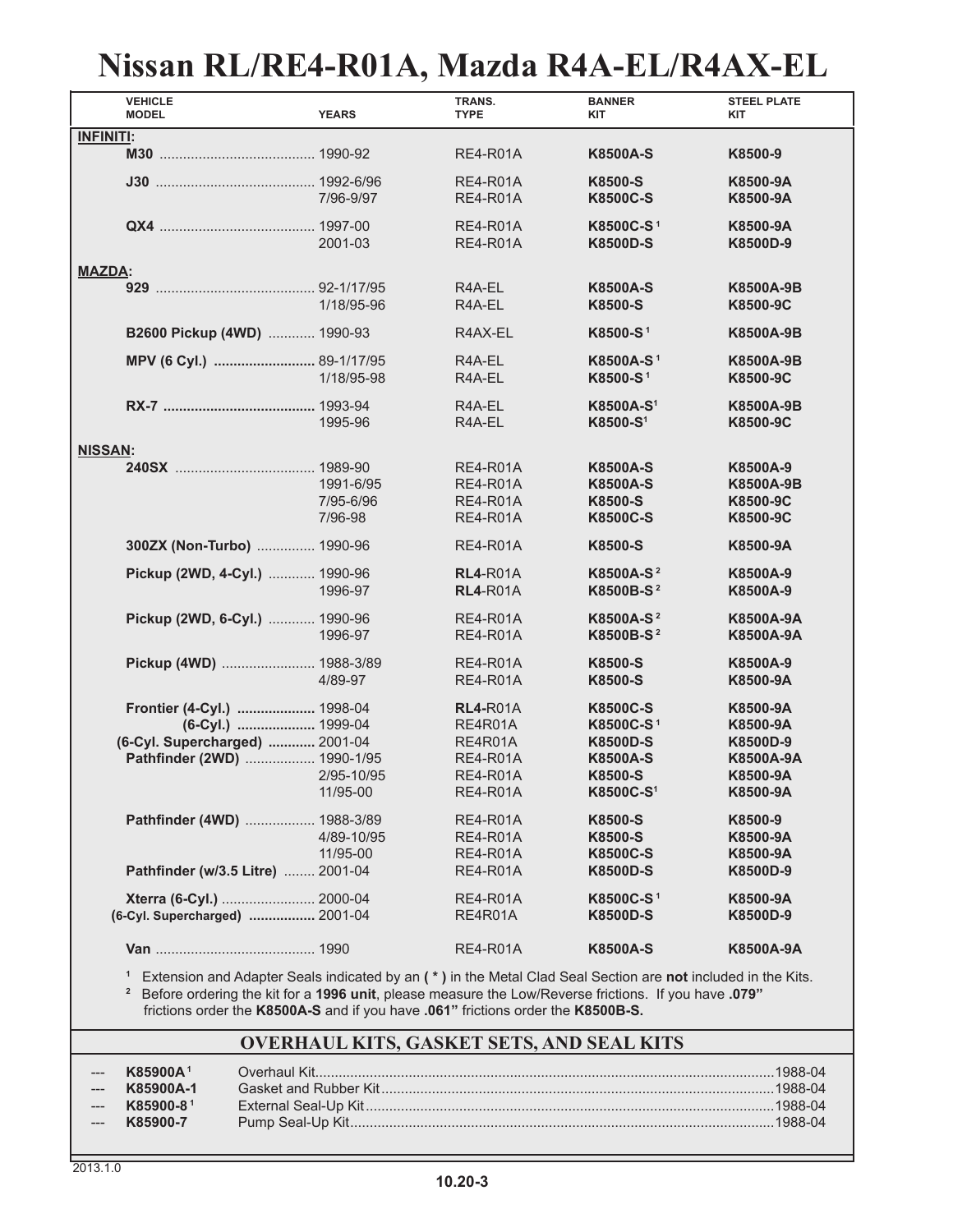# **Nissan RL/RE4-R01A, Mazda R4A-EL/R4AX-EL**

| ILL.<br>NO.         | <b>PART</b><br><b>NUMBER</b> | <b>PER</b><br>CAR | <b>DESCRIPTION</b>                                           |                                                               | <b>YEARS</b> |
|---------------------|------------------------------|-------------------|--------------------------------------------------------------|---------------------------------------------------------------|--------------|
|                     |                              |                   |                                                              | <b>GASKET AND RUBBER COMPONENTS</b>                           |              |
|                     |                              |                   |                                                              |                                                               |              |
| 1E                  | 85170<br>85100               | 1                 |                                                              |                                                               |              |
| 2A                  | 85101B                       | 1                 |                                                              |                                                               |              |
| 3A                  |                              | $\mathbf{1}$      |                                                              |                                                               |              |
| 5E                  | 85110                        | $\mathbf{1}$      |                                                              |                                                               |              |
|                     |                              |                   |                                                              | <b>METAL CLAD SEALS</b>                                       |              |
|                     | 10A 75526                    | 1                 |                                                              |                                                               |              |
| 11E                 | 65551C                       | 1                 |                                                              | Extension Housing (Nissan) 2WD w/38mm Yoke 1989-04            |              |
| 11E                 | $92551*$                     | 1                 |                                                              | Extension Housing (Pathfinder) 2WD w/42mm Yoke 1999-04        |              |
| 11E                 | 85551A                       | 1                 |                                                              |                                                               |              |
| 11E                 | 85551D*                      | $\mathbf{1}$      |                                                              |                                                               |              |
| $\qquad \qquad - -$ | 85551                        | 1                 |                                                              |                                                               |              |
| $\qquad \qquad - -$ | 85551B*                      | 1                 |                                                              |                                                               |              |
|                     |                              |                   | * Not Included in Kits, Please Order Separately as Required. |                                                               |              |
|                     | 12E 85507                    | 1                 |                                                              |                                                               |              |
|                     |                              |                   |                                                              | <b>SEALING RINGS</b>                                          |              |
|                     | K85901                       |                   |                                                              |                                                               |              |
| $---$               |                              | 1                 |                                                              |                                                               |              |
| 15A                 | 85200                        | 2                 |                                                              |                                                               |              |
|                     | 16A 85201                    | $\overline{2}$    |                                                              |                                                               |              |
| 17D                 | 85203                        | 4                 |                                                              |                                                               |              |
| $\qquad \qquad - -$ | 85206                        | 3                 |                                                              |                                                               |              |
|                     |                              |                   |                                                              | <b>CLUTCH PLATES</b>                                          |              |
|                     | 20A 75321P                   | 2                 |                                                              |                                                               |              |
| 20A                 | 85306                        | 2                 |                                                              |                                                               |              |
| 21A                 | 75322A                       | 2                 |                                                              |                                                               |              |
| 21A                 | 85307                        | 2                 |                                                              |                                                               |              |
|                     | 21A 85307E                   | 2                 |                                                              |                                                               |              |
| 22A                 | 85307D                       | $\mathbf{1}$      |                                                              |                                                               |              |
| 25B                 | 75304P                       | 5                 |                                                              |                                                               |              |
| 26B                 | 75305Q                       |                   |                                                              |                                                               |              |
| 26B                 | 75305P                       | 3                 |                                                              |                                                               |              |
| 26B                 | 85303                        | 7                 |                                                              |                                                               |              |
| 26B                 | 85303M                       |                   |                                                              |                                                               |              |
| 26B                 | 75305V                       |                   |                                                              |                                                               |              |
|                     |                              |                   |                                                              |                                                               |              |
| 29 <sub>C</sub>     | 85304                        |                   |                                                              |                                                               |              |
| 29C                 | 85304A                       |                   |                                                              |                                                               |              |
| 30 <sup>C</sup>     | 85305                        |                   |                                                              |                                                               |              |
| 30 <sup>C</sup>     | 85305A                       |                   |                                                              |                                                               |              |
| 33C                 | 85308                        | 3                 |                                                              | Overrun Friction 18 Square Teeth, .078" - 5.250" O.D. 1988-04 |              |
| 34C                 | 85309                        | $5-6$             |                                                              |                                                               |              |
| 36D                 | 85321                        |                   |                                                              | 6-7 Low/Reverse Friction30T, .079" - 5.800" O.D. 1988-04      |              |
| 36D<br>37D          | 74321<br>85322               |                   |                                                              |                                                               |              |
|                     |                              |                   |                                                              |                                                               |              |
|                     |                              |                   |                                                              | <b>BANDS</b>                                                  |              |
|                     | 40A 85714                    | 1                 |                                                              |                                                               |              |
|                     | 40A 75714                    | 1                 |                                                              |                                                               |              |
|                     | 40A 85714D                   | 1                 |                                                              |                                                               |              |
|                     |                              |                   |                                                              |                                                               |              |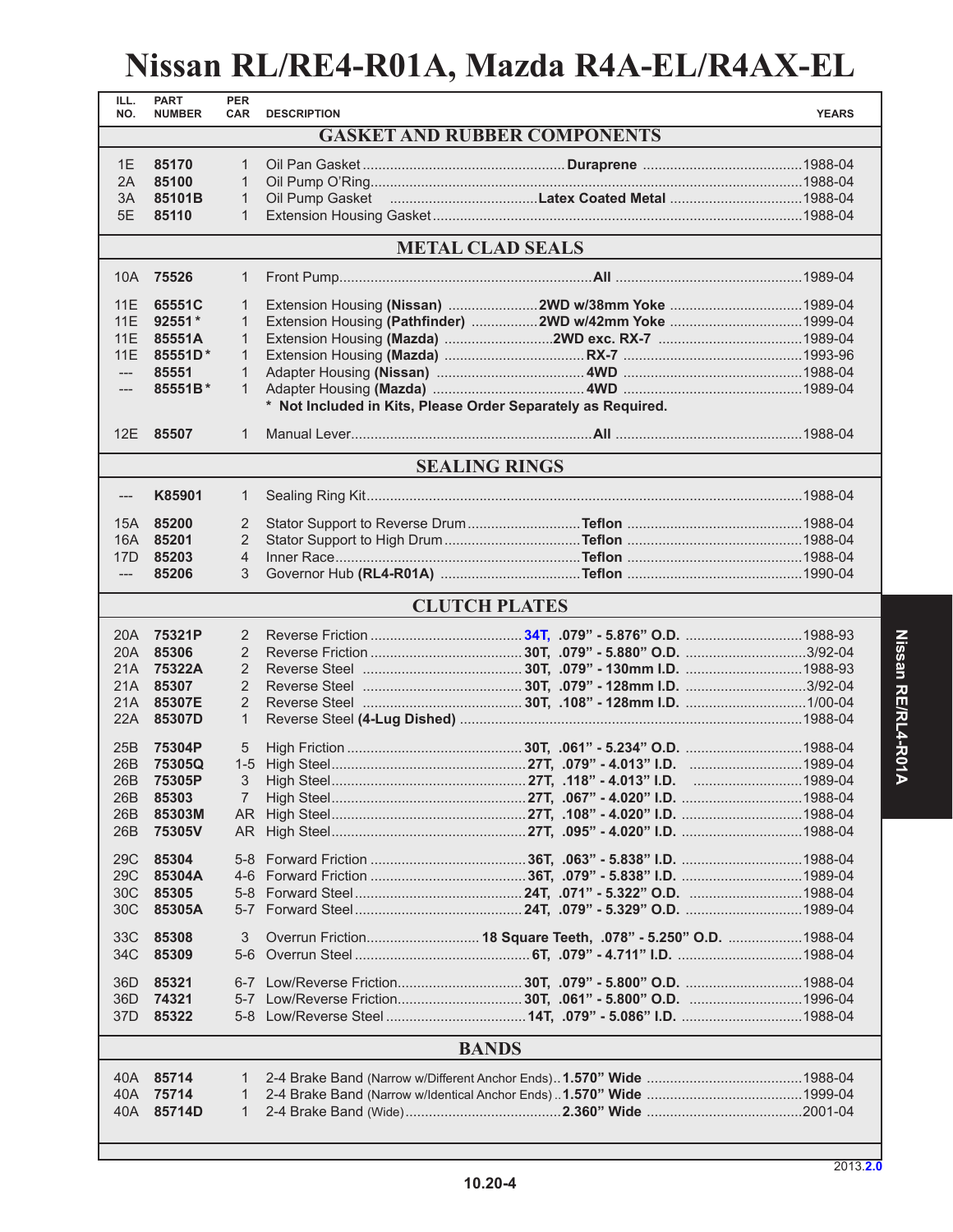# **Nissan RL/RE4-R01A, Mazda R4A-EL - Cont'd.**

| ILL.<br>NO.          | <b>PART</b><br><b>NUMBER</b> | <b>PER</b><br><b>CAR</b> | <b>DESCRIPTION</b>                                                                         | <b>YEARS</b> |  |  |
|----------------------|------------------------------|--------------------------|--------------------------------------------------------------------------------------------|--------------|--|--|
| <b>BUSHINGS</b>      |                              |                          |                                                                                            |              |  |  |
| K85980<br>1<br>$---$ |                              |                          |                                                                                            |              |  |  |
|                      |                              |                          |                                                                                            |              |  |  |
|                      | 42A 75005<br>43A 85001       | 1<br>$\mathbf{1}$        |                                                                                            |              |  |  |
|                      | 43A 85001A                   | 1                        |                                                                                            |              |  |  |
| 44A                  | 75002                        | $\mathbf{1}$             |                                                                                            |              |  |  |
| 45A                  | 75003                        | $\mathbf{1}$             |                                                                                            |              |  |  |
| 46B                  | 75014                        | $\overline{2}$           |                                                                                            |              |  |  |
|                      |                              |                          |                                                                                            |              |  |  |
| 47B                  | 85006                        | $\mathbf{1}$             |                                                                                            |              |  |  |
| 48B                  | 85010                        | $\mathbf{1}$             |                                                                                            |              |  |  |
| 49C                  | 85004                        | $\mathbf{1}$             |                                                                                            |              |  |  |
| 50 <sub>D</sub>      | 85007Y                       | $\mathbf{1}$             |                                                                                            |              |  |  |
| 51 <sub>D</sub>      | 85009                        | $\mathbf{1}$             |                                                                                            |              |  |  |
| $\qquad \qquad - -$  | 85050W*                      | $\mathbf{1}$             |                                                                                            |              |  |  |
|                      | 52E 85008                    | 1                        |                                                                                            |              |  |  |
|                      | 52E 92008*                   | $\mathbf{1}$             |                                                                                            |              |  |  |
|                      |                              |                          |                                                                                            |              |  |  |
|                      |                              |                          | <b>THRUST WASHERS AND BEARINGS</b>                                                         |              |  |  |
|                      | 60A 75400 Series             |                          |                                                                                            |              |  |  |
|                      |                              |                          | 75400A: .035"<br>75400B: .043"<br>75400C: .051"                                            |              |  |  |
|                      |                              |                          | 75400D: .059"<br>75400E: .067"<br>75400F: .075"                                            |              |  |  |
|                      |                              |                          |                                                                                            |              |  |  |
|                      | 62A 75421 Series             |                          |                                                                                            |              |  |  |
|                      |                              |                          | 75421B: .047"<br>75421A: .039"<br>75421C: .055"                                            |              |  |  |
|                      |                              |                          | 75421E: .071"<br>75421D: .063"<br>75421F: .079"                                            |              |  |  |
| 66B                  | 85427                        | 1                        |                                                                                            |              |  |  |
| 67B                  | 85424                        | 1                        |                                                                                            |              |  |  |
|                      |                              |                          |                                                                                            |              |  |  |
| 68B                  | 85425                        | 1                        |                                                                                            |              |  |  |
| 69B                  | 85426                        | $\mathbf{1}$             | Rear Sun Gear to Rear Planet Bearing (42-Tooth Sun Gear Only) 1988-04                      |              |  |  |
| 70B                  | 85427                        | $\mathbf{1}$             |                                                                                            |              |  |  |
| 71B                  | 85424                        | $\mathbf{1}$             |                                                                                            |              |  |  |
|                      |                              |                          |                                                                                            |              |  |  |
| 72B                  | 85406                        | 1                        |                                                                                            |              |  |  |
| 73C                  | 85406                        | $\mathbf{1}$             |                                                                                            |              |  |  |
|                      | 74D <b>85428A</b>            |                          |                                                                                            |              |  |  |
|                      | 75D K85408 <sup>3</sup>      | 1                        |                                                                                            |              |  |  |
|                      |                              |                          | <sup>3</sup> Kit Consists of Two .080" Washers to Replace the .160" Bearing.               |              |  |  |
|                      |                              |                          | <b>TRANSMISSION OIL FILTERS</b>                                                            |              |  |  |
|                      |                              |                          |                                                                                            |              |  |  |
|                      | 80E 85600A <sup>4</sup>      | 1                        |                                                                                            |              |  |  |
|                      |                              |                          | <sup>4</sup> All 4WD Nissan/Infiniti, All Mazda MPV and 929.                               |              |  |  |
|                      | 80E 85601A <sup>5,8</sup>    | 1                        |                                                                                            |              |  |  |
|                      |                              |                          | <sup>5</sup> All 2WD Nissan/Infiniti, exc. 4-Cyl. Pickup with RL4-R01A.                    |              |  |  |
|                      |                              |                          |                                                                                            |              |  |  |
|                      | 80E 85602B <sup>6</sup>      | 1                        |                                                                                            |              |  |  |
|                      |                              |                          | <sup>6</sup> 4WD Mazda Pickup.                                                             |              |  |  |
|                      | 80E 856037,8                 | $\mathbf{1}$             |                                                                                            |              |  |  |
|                      |                              |                          | <sup>7</sup> 2WD Nissan 4-Cyl. Pickup with RL4-R01A.                                       |              |  |  |
|                      | 80E 85604                    | 1                        |                                                                                            |              |  |  |
|                      |                              |                          |                                                                                            |              |  |  |
|                      |                              |                          | <sup>8</sup> These filters are very similar in the inlet area. The main difference is that |              |  |  |
|                      |                              |                          | the 85601A has recessed areas for V.B. bolt heads on the underside.                        |              |  |  |
|                      |                              |                          |                                                                                            |              |  |  |
|                      |                              |                          |                                                                                            |              |  |  |